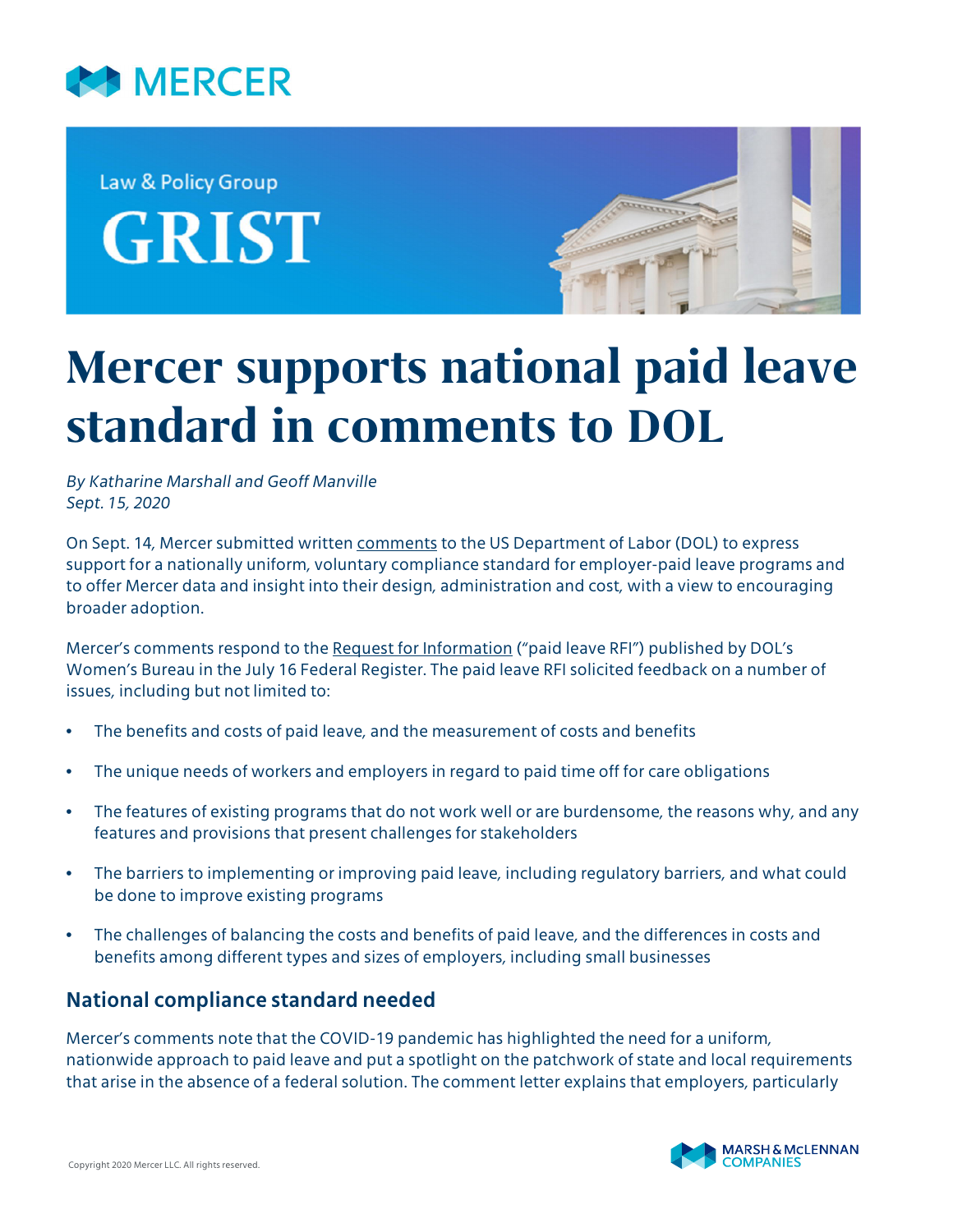Page 2 Law and Policy Group | GRIST **Mercer supports national paid leave standard in comments to DOL**

multijurisdiction employers, are struggling in a time of crisis to understand the compliance requirements of numerous different laws, while trying to support their workforce in a consistent and meaningful way.

The comments emphasize that a nationwide paid family and medical leave compliance standard would improve the current patchwork landscape and lead to a more consistent approach. Such a compliance option could increase the prevalence and value of paid leave benefits, reduce costs and enhance employees' experience.

### **Mercer provides observations and data**

Drawing on Mercer's work with thousands of US employers and data from extensive surveys — including its *[Absence and Disability Management Survey](https://www.imercer.com/products/absence-disability-survey)* — Mercer's comments also respond to the paid leave RFI with information and observations on the following issues related to paid leave:

- Common features of employer-provided paid leave
- Factors influencing paid leave utilization
- Direct and indirect employer costs of providing paid leave
- The patchwork of state paid leave mandates that increase employer costs

While related near-term regulatory changes are not expected, the DOL ultimately wants to gain a better understanding paid leave policies in general and to learn what employers and employees would like to see changed in the Family and Medical Leave Act (FMLA) regulations. Responses to the paid leave RFI will help build an important public record to foster policies that support employers and employees and help large, multistate employers offer consistent programs.

## **Related resources**

#### **Non-Mercer resource**

• [Request for Information](https://www.govinfo.gov/content/pkg/FR-2020-07-16/pdf/2020-14874.pdf) (DOL, July 16, 2020)

#### **Mercer Law & Policy resources**

- [Massachusetts family/medical leave private plan renewal due soon](https://www.mercer.com/our-thinking/law-and-policy-group/massachusetts-family-medical-leave-private-plan-renewal-due-soon.html) (Sept. 8, 2020)
- [Colorado enacts paid sick leave law, emergency leave requirements](https://www.mercer.com/our-thinking/law-and-policy-group/colorado-enacts-paid-sick-leave-law-emergency-leave-requirements.html) (Aug. 19, 2020)
- [San Francisco aligns paid parental leave law with state family leave](https://www.mercer.com/our-thinking/law-and-policy-group/san-francisco-aligns-paid-parental-leave-law-with-state-family-leave.html) (July 21, 2020)